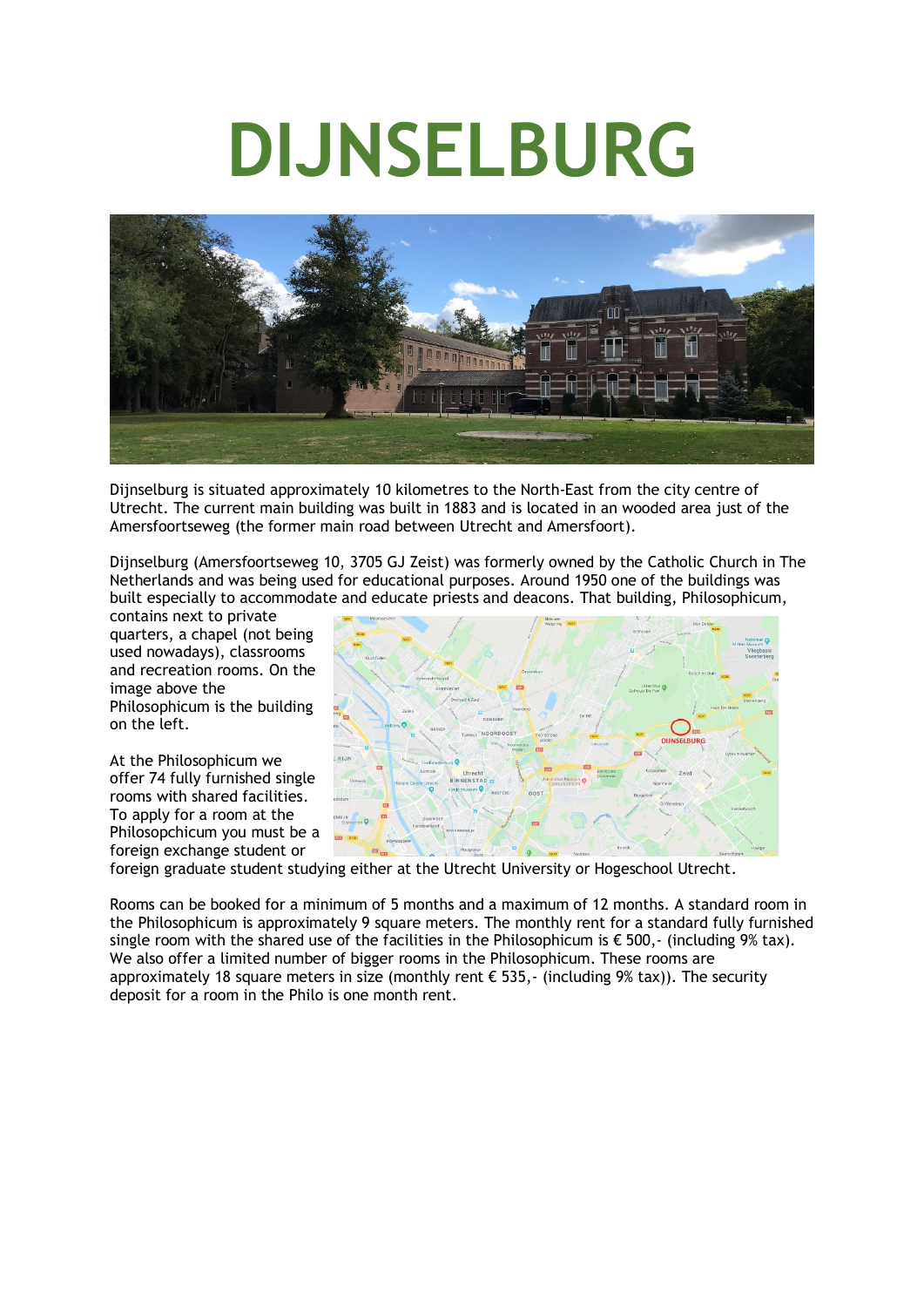## **Rooms & shared facilities Philosophicum**





The rooms are situated on the first and second floor of the Philosophicum and are fully furnished with a bed (mattress, guild, pillow and sheets), wardrobe, desk & chair, mugs, drinking glasses, plates, forks, knives, spoons, etc. All the rooms

have central heating and have a window that can be opened for fresh air and are located on both sides of the long corridor in the middle of the building. All the rooms can be locked. The standard room in the Philosophicum is approximately 9 square meters.

At both ends and in the middle of the corridor (on both floors) you will find the toilet groups, each consisting of three toilets and sinks. The shared bathroom is situated between the first and second floor. In the shared bathroom you will find 8 lockable shower cabins each suitable for 1 person (with a small changing area separated from the shower itself), a toilet and sinks.





Furthermore you will have the common use of a kitchen, consisting of: a stove with a hood, refrigerator, microwave oven, coffee machine, kettle, common kitchenware and a dinner table. Depending on the location of the room it is either one of two kitchens in the small kitchen on the second floor or one of the kitchens in the main kitchen on the ground floor.



Two large living areas can be found on both ends of the second floor. Two study areas can be found on the first floor. Wi-Fi is available throughout the building (including in the private quarters). On the ground floor you will find the washing machines, dryers and iron / ironing board in the laundry room. The use of these machines are also included in the rent (detergent excluded).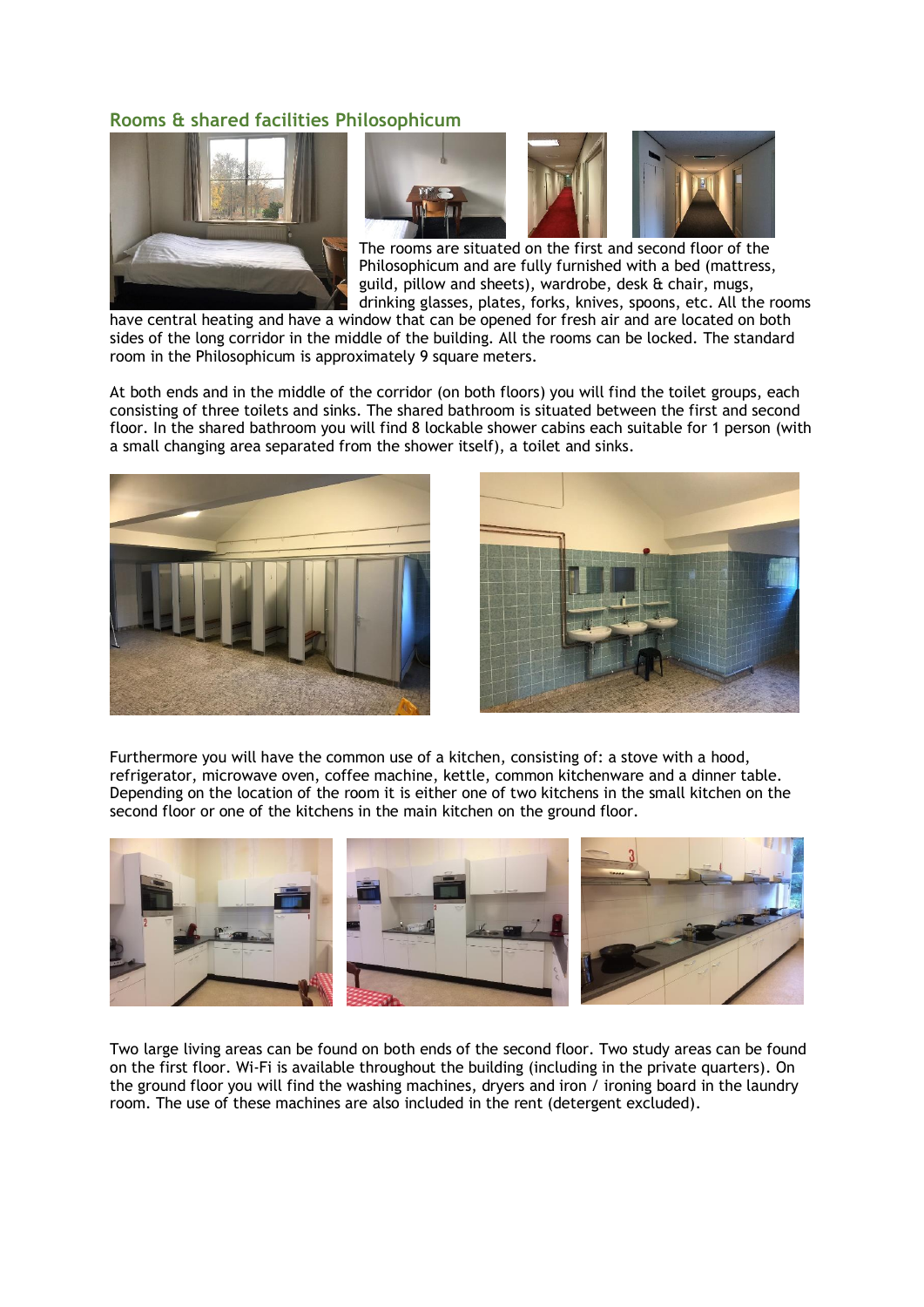### **Rooms & shared facilities Zusterhuis**

Right next to the Philosophicum you will find the Zusterhuis. In the Zusterhuis we offer an additional 21 fully furnished single rooms with the use of shared facilities once the Philosophicum is fully booked. To apply for a room at the Zusterhuis you must be a foreign exchange student or foreign graduate student studying either at the Utrecht University or Hogeschool Utrecht.

Rooms can be booked for a minimum of 5 months and a maximum of 12 months. The Zusterhuis offers a variety of rooms and the monthly rent starts at  $\epsilon$  500,- (including 9% tax) up to  $\epsilon$  600,-(including 9% tax). The security deposit is one month rent.

The rooms are situated on the ground and first floor of the Zusterhuis and are fully furnished with a bed (mattress, guild, pillow and sheets), wardrobe, desk & chair, mugs, drinking glasses, plates, forks, knives, spoons, etc. All the rooms have central heating and have a window that can be opened for fresh air and are located on both sides of the long corridor in the middle of the building. All the rooms can be locked.

Furthermore you will have the common use of a kitchen on the ground floor, consisting of: a stove with a hood, refrigerator, microwave oven, coffee machine, kettle, common kitchenware and a dinner table.

Right next to the kitchen you will find the large living / study area. Two other living / study areas are also situated on the ground floor. Lastly you will find the laundry room on the ground floor. It contains a washing machine, a dryer and an iron / iron board. The use of the laundry room is included in the rent (detergent excluded).

Shared bathrooms with showers can be found on the first floor. Toilets are situated right next to the living areas / study areas on the ground floor and also next to the rooms on the first floor.

#### **Public transport / bicycles & shopping areas**

Bus stops can be found on both sides of the estate and it takes about a 10 minutes' walk from the bus stop to the estate. Please check the website https://9292.nl/en for further details on how to travel from Utrecht or from the science park. It will take approximately 45 minutes by public transport to reach Dijnselburg from Science park and from the city centre of Utrecht. Some of the current tenants of Dijnselburg use a bicycle to travel to and from the Science park or the city centre of Utrecht from Dijnselburg. It will take about 30 minutes towards the Sciencepark and 40 minutes towards the city centre of Utrecht. You will cycle on a designated illuminated bicycle path. If you want you can buy a second hand bicycle at a reasonable price at one of the bicycle repair shops in Zeist or Utrecht. It is also possible to rent a bike (for example via swapfiets.nl). Bicycles at Dijnselburg are parked behind the chapel. If you choose to travel by car, we have a limited number of parking spaces on the estate (please inquire about availability).

The shopping centre "Vrijheidsplein" is located in Zeist on the other side of the highway (A28) and offers the following stores, amongst others: a grocery store, a bookstore, a butcher, a liquor store and a bakery.

#### **Short Stay Housing Agreement**

As previously mentioned, to opt for a room you must be an exchange student or a graduate student studying either at Utrecht University or Hogeschool Utrecht. All rooms (Philosophicum and Zusterhuis) are rented based on a Short Stay Housing Agreement. The minimal duration of that agreement is five months and the maximum duration is twelve months. The agreement can be prolonged, provided that it is requested one month before the original end date of the agreement and that it does not exceed the maximum of twelve months. The end date of the agreement can only be the last day of the month. The agreement can't be prolonged after the twelve months. Termination before the end of the term is excluded. In other words, it is not possible to end the agreement before the end date.

#### **Questions or apply for a room?**

If you have any questions, please do not hesitate to contact us at  $+31$  346 557 162 or send an e-mail to rooms@landgoeddijnselburg.nl Our office hours are weekdays between 09.00 and 17.00 If you are